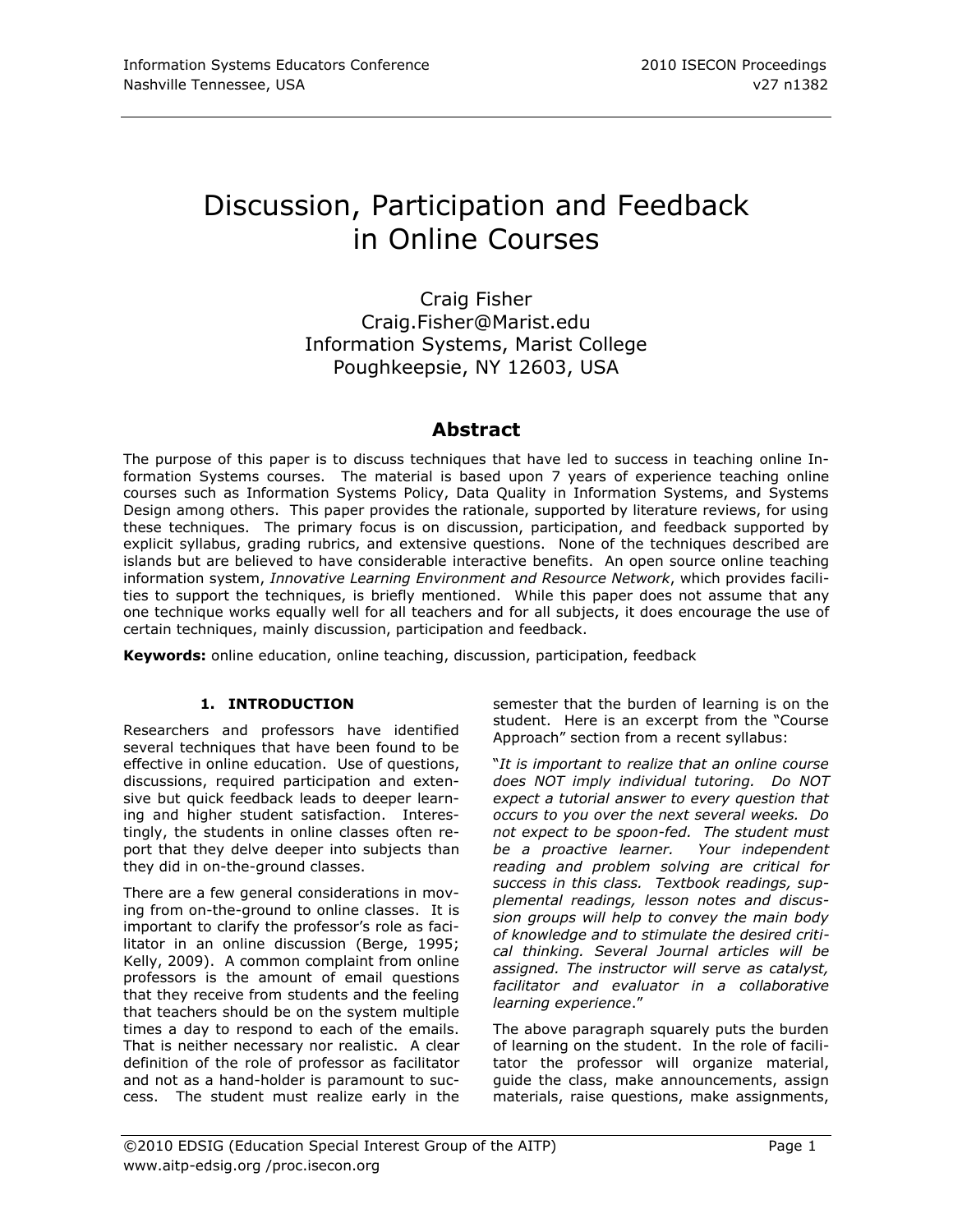assess work on assignments, grade, encourage, motivate and give feedback. Fortunately there are multiple online teaching systems that that support those techniques. We use the *Innovative Learning Environment and Resource Network* (iLearn) system, but is beyond the scope of this paper to provide detail evaluation of the online system. The teacher strives to create an atmosphere that encourages discussions and questions. While the teacher should not feel obligated to be on the system all day and constantly responding to every item raised the teacher can provide a schedule that says alternate days at such and such a time questions will be answered. The key point is to make the teacher's role clear.

Without the use of body language, voice inflections, tone of voice, various movements, physical proximity and pace of speech certain points may be misleading in online discussions that might have been perfectly clear in on-theground classes (Uzuner, 2007). Therefore it is important for the teacher to respond to questions especially immediately after creating assignments or discussion forums. The teacher can cultivate a positive learning atmosphere by always assuming that each question is a good one and if there are multiple questions about the same item then the teacher responds to the entire class.

A major ingredient to online learning is the asynchronous Discussion which usually substitutes for an actual classroom discussion but with several advantages over the classroom.

# **2. DISCUSSIONS**

The importance of class discussions cannot be overstated. Fleming states that "interaction and sharing" is the heart and soul of teaching and learning processes; thus questioning and discussions bring significant contribution to the learning process (Fleming, 2008). Many students expressed that they went deeper into the material than they ever did in on-the-ground courses. Collaborative learning encourages understanding via sharing of ideas and building group responses. Learning specialists agree that students are more apt to comprehend difficult subject material if they talk amongst their classmates and explain concepts in their own words.

Several researchers have studied this phenomenon and have shown that online discussion forums: "have significant positive effect on student participation and interaction…," "reflective thinking encourages participation" and learning, "foster deeper understanding towards

the subject under study" (Balaji & Chakrabarti, 2010); "provide better opportunities for reflective thinking because reflection before posting creates a certain mindfulness" that does not always occur in face-face communication (Uzuner, 2007); enhance students' comfort with specialized language and methods of the topic, improves critical thinking and develop problem-solving skills (McGonigal, 2005); information learned through active discussion is retained better than material learned through lecture (Ewens, 1989); result in greater cognitive and exploratory learning, increased student-to-student collaboration, improved critical thinking skills, greater student empowerment (Laliberte, 2006); and individualize the student learning experience facilitating deeper learning, promote a sense of community between the learners and instructors which "contributes to productive relationships and collaborative exploration of the subject matter" (Anderson, 2004).

The recorded qualities of online forums and its demands for exactness, organization of thought, clear and authentic expression have powerful influences on learning (Uzuner, 2007). Everyone has heard the expression, "think before you speak." There is an audit trail for all to see and the teacher to grade so the students learn to "think before they write."

It may be exceedingly difficult to coordinate ideal "Chat rooms" for class discussions as many students take online courses due to their awkward work, school or home life schedules as compared to class mates. The *Innovative Learning Environment and Resource Network (iLearn)* system provides comprehensive support for assigning groups, building and tracking both discussion FORUMS and Chat rooms.

To say that discussion and questioning are critical would be an understatement but that does not imply that all discussion and questioning will be effective. Therefore it is useful to consider factors that enhance potential for successful discussions. "Carefully planned discussions elicit higher levels of critical thinking, reflective thinking, creative problem solving, synthesis, application and evaluation" (Fleming, 2008).

#### **Factors contributing to success of discussion groups**

Factors contributing to success of the online discussion group include *time allotted* for discussion, *quality and depth of the questions*, *size of groups*, *variable membership*, *coaching feedback, activities to enhance participation*,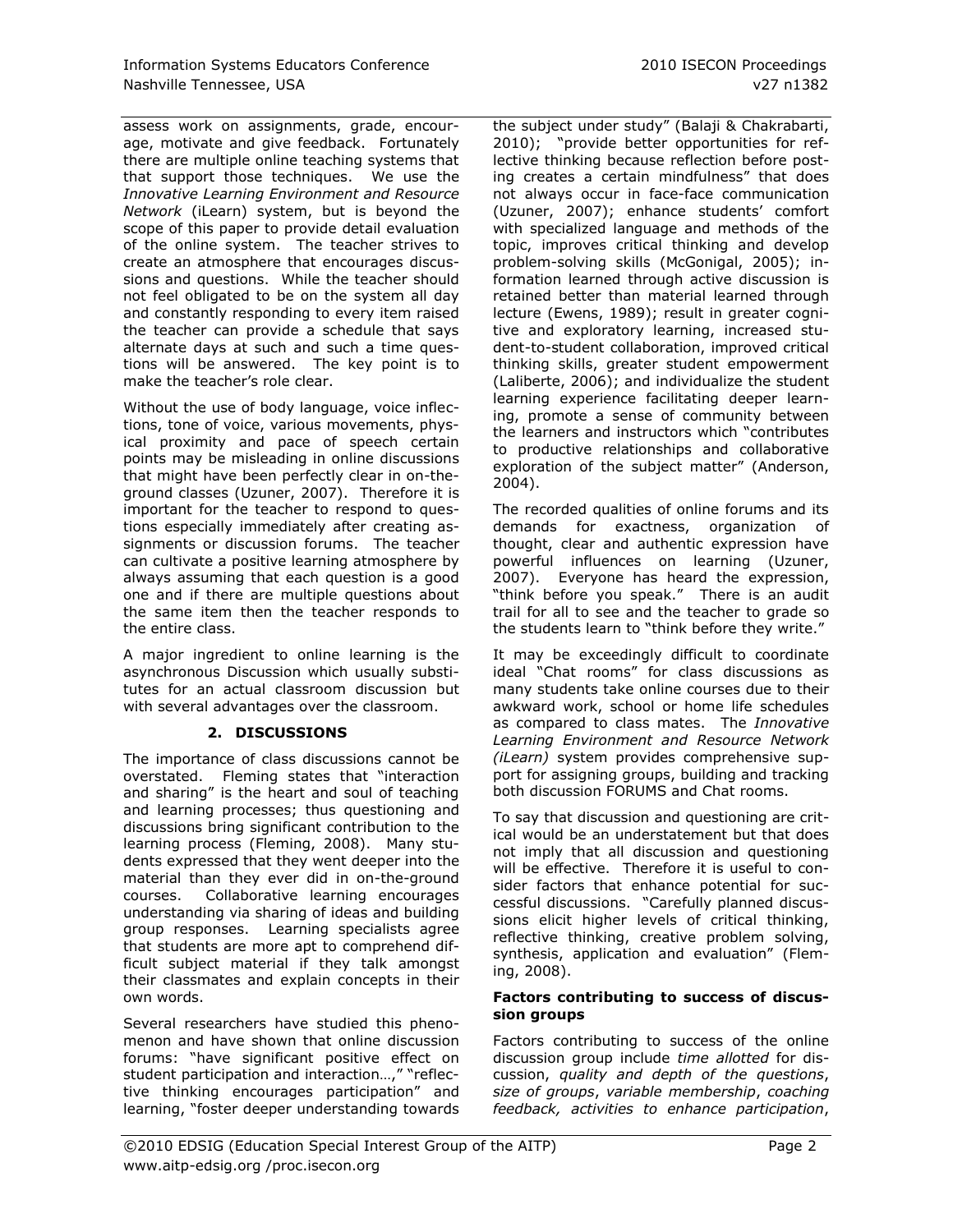*clear expectations and assessment criteria*, and *faithful follow up.* None of these are islands but are believed to have positive interactive effects.

*Time:* Online discussions might be more effective than discussions in the on-the-ground classroom because there is more time available for student research that can be incorporated into the discussions. Keeping the forum open for a week or more allows more research and thought to be put into the responses leading to deeper understanding. The week long asynchronous discussion forum allows students to use a variety of references to answer teacher's questions, to challenge peers, and defend their points. The online chat may be very useful for team meetings if the synchronization may be resolved.

*Questions:* If the teacher asks only a few questions without timely follow-up or if the questions are simple recall questions that do not require critical integrative thinking then the potential value is lost (Weimer, 1989). Simple questions in which the students are not held accountable for reasoning about the material contribute to boredom and lack of motivation for the material. Some researchers contend that "effective discussion activities require much more preparation than effective lecture based activities" for both student and teacher (Fleming, 2008).

"Using Complex, higher order questions will not only force the student to flex intellectual muscles when responding, but will also lead the student to more understanding and less recitation" (Lord & Baviskar, 2007). The professor should strive for open-ended questions, play devil"s advocate, ask probing questions, insert novel situations, provide feedback, show that the teacher is involved without taking over, encourage student-to-student learning (Laliberte, 2006) and present conflicting opinions drawing attention to opposing perspectives (Berge, 1995; Fisher, 2000).

Research has shown that students trained in meta-cognitive techniques outperform those not trained in these techniques (Akin & Neal, 2007). Thus reflective questions that encourage students to think about their learning process, content and why they answered questions in certain ways lead to improved learning. Teachers who ask follow up questions requiring students to view the situation from different perspectives find that students become enthusiastic about the learning and are often surprised at how others view an issue or problem so differently (Fisher, 2000).

Questions should allow people to contribute their prior knowledge to the discussion. As such, peer generated questions help satisfy the need to use prior knowledge while practicing critical thinking and generating new knowledge (Akin & Neal, 2007). The successful professor requires students to question points made by their peers. This encourages participation, builds self esteem, stretches imagination, engages the student, practices critical thinking, improves commitment and leads to deeper understanding. In addition, it is important to consider the basis for the content of the questions.

The teacher may use the textbook, literature or both to generate their discussion questions. Research shows that neither text based or research literature based questions are better or worse than the other (Akin & Neal, 2007). The textbook question provides a good starting point and engages students with common terminology. Some teachers may use and extend chapter discussion questions found in the text. However, there is some concern that these types of questions can be answered easily and not leave a lot of room for new discourse (Berge, 1995; Shelton & Saltsman, 2004).

Literature-based discussion questions require the students to find existing, discipline-specific literature to prove or disprove, agree or disagree, and expand upon the concept under discussion (Akin & Neal, 2007). This promotes lively discussion and is especially useful for asking the students to find the latest, most upto-date articles so that everyone is current (Akin & Neal, 2007). However, students may go on tangents, read low quality web pages, skim various encyclopedic databases and not go as deep as appearances seem to show. It is extremely time consuming for teachers to discern the quality of the contributions; however it is very important so that the teacher will be in a position to give very accurate assessment and related feedback of the student's contributions. In iLearn, message facilities support providing feedback and iLearn provides grading functions.

A technique found to be successful is a combination of the text-based and literature-based technique. Assignments are given to read and study specific chapters in textbook(s) and to read one or two up-to-date journal article(s). The teacher asks "devil's advocate" questions forcing the student to engage both the book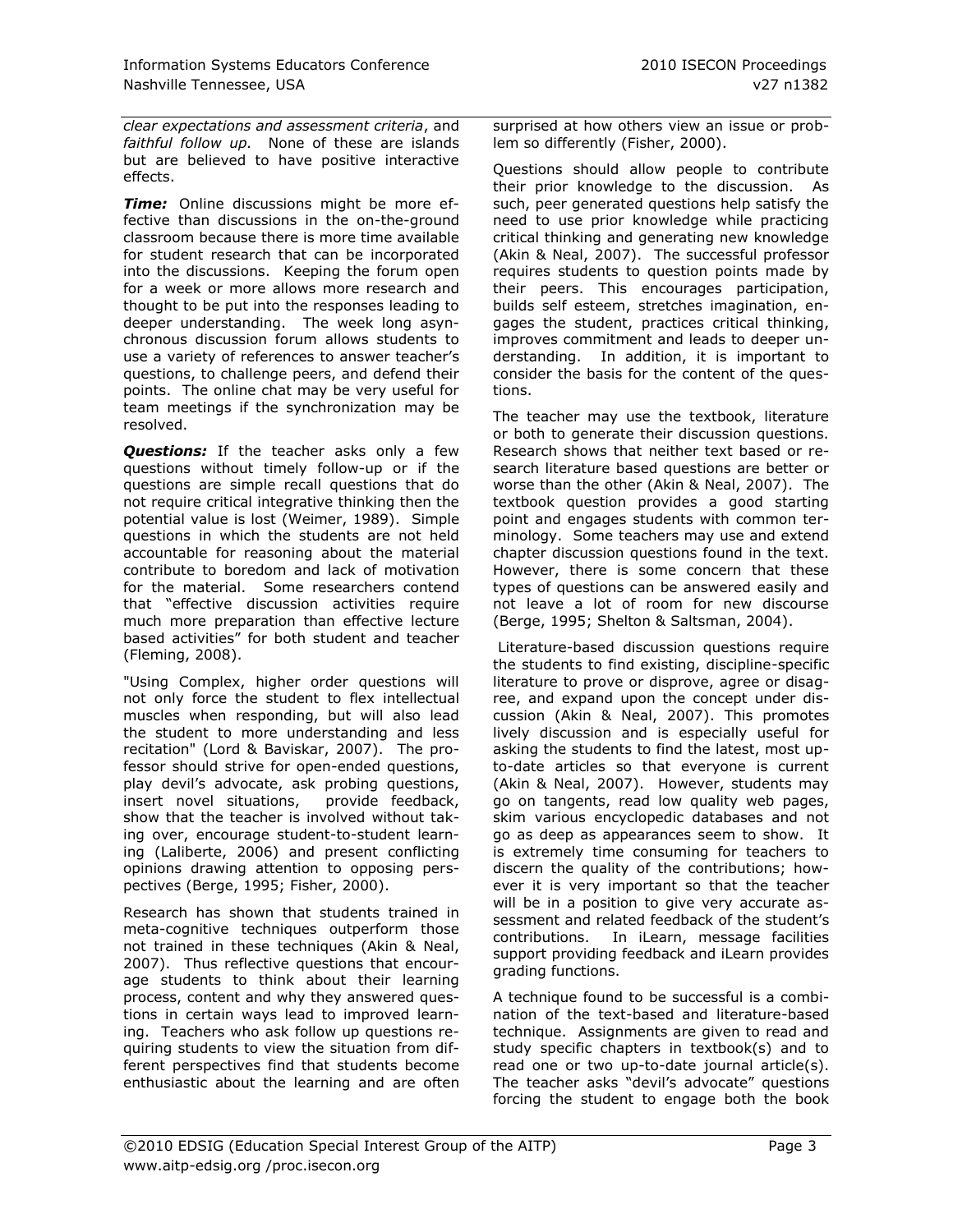and the journal article in order to answer the questions. In an Information Systems Policy class, a question might be something like: *"If you were the CIO what course of action would you develop based upon your readings [of some problem]?"* Or the question might ask *what is the degree of importance of "trust" in outsourcing relationships?* This is a higher level question since the students were assigned to read a journal article that says the degree of trust required is variable based upon the type of contract while the text said the degree of trust is critical.

Much can be applied from the Socratic Method here (Coffey, 2010; Lammendola, 2009; Network, 2010; Stroup, 2007). The Socratic method is a series of questions formulated as tests of logic and fact intended to help people discover their beliefs about an opinion, event, hypothesis and their reasoning process (Lammendola, 2009). It is a student centered approach that helps learners to develop their critical thinking skills and engage in analytical discussion (Coffey, 2010). The Socratic Method provides "a well formulated question that requires personal responses from students. These responses require further questions and so on. It is often referred to as "teaching by questioning" (Network, 2010). The advantages of this method are that it "stimulates critical thinking, goes beyond the obvious, considers broader implications, provides feedback, fosters an interactive and interesting learning environment, and forces higher level of class preparation (Lammendola, 2009). Students appreciate being told if the teacher is using a particular pedagogical technique. Many techniques used throughout this paper are very instructive for information systems analysts. For example in gathering information from end-users it is extremely important to be able to ask questions, listen well, ask good followup questions and provide feedback (Fisher, 1992, 2000; Hoopes & Fisher, 2000).

*Size:* Discussion group size should be between 3 and 7 students (Laliberte, 2006; Shelton & Saltsman, 2004). Laliberte says that "too few students limits the perspectives while too many makes the discussion difficult to follow" (Laliberte, 2006). Very large groups force students to contribute non relevant points in order to get credit by "at least contributing something.' If there are too many students there may be repetitious points made. In the smaller group, no one 'hides' and there is no room for excuses about topics already being covered. The successful professor will require students (in the smaller size groups) to read and respond to their peers. And if a student is challenged by a peer the student should reply with logic that either defends the original point or acknowledges the successful challenge. The ability to manage groups through the iLearn site editor makes it easy to assign any size group to any discussion forum.

*Variable Membership:* The instructor should assign the people to the discussion groups with an eye to varying the membership of the groups regularly to encourage sharing of ideas with more people who may have different perspectives and insights (Shelton & Saltsman, 2004). An additional value of varying membership in discussion groups is to mitigate potential situations of personality conflicts, domineering personalities, groupthink effects and imbalance of expertise. The successful professor diligently mixes the teams on each assignment and discussion group to increase the variety of opinions and styles presented to each student. The variety also minimizes the possibility of one student dominating a team or group for any period of time. Similar to online group decision support systems that minimize impacts of dominating people, online discussion forums minimize domination by outspoken students (Balaji & Chakrabarti, 2010). While some may argue that online discourse is hindered because it lacks social cues and body language (Sher, 2009), Balaji and Chakrabarti found that these "omissions" "unbind the social hierarchy resulting in more democratic and equal participation from the members" (Balaji & Chakrabarti, 2010).

Variable membership is especially important for courses with multiple team projects where peer evaluations are involved. Suppose for some reason a student had either a bad start or a serious conflict with another student. If that student was on the same team for the entire year and received bad peer evaluations then he/she could hardly recover. He/she could claim the peer evaluation was not fair. However if students are assigned to 3 or 4 different teams throughout the semester then the student has time to recover and perform better on subsequent teams. If all the teams rated the person low then there is little defense.

**Participation:** "Participation" is an important variable for online classes. Students often remember their own words, while answering a question or making a point, better than they remember the words of a professor. This is because the spoken communication process is an active process where students must formu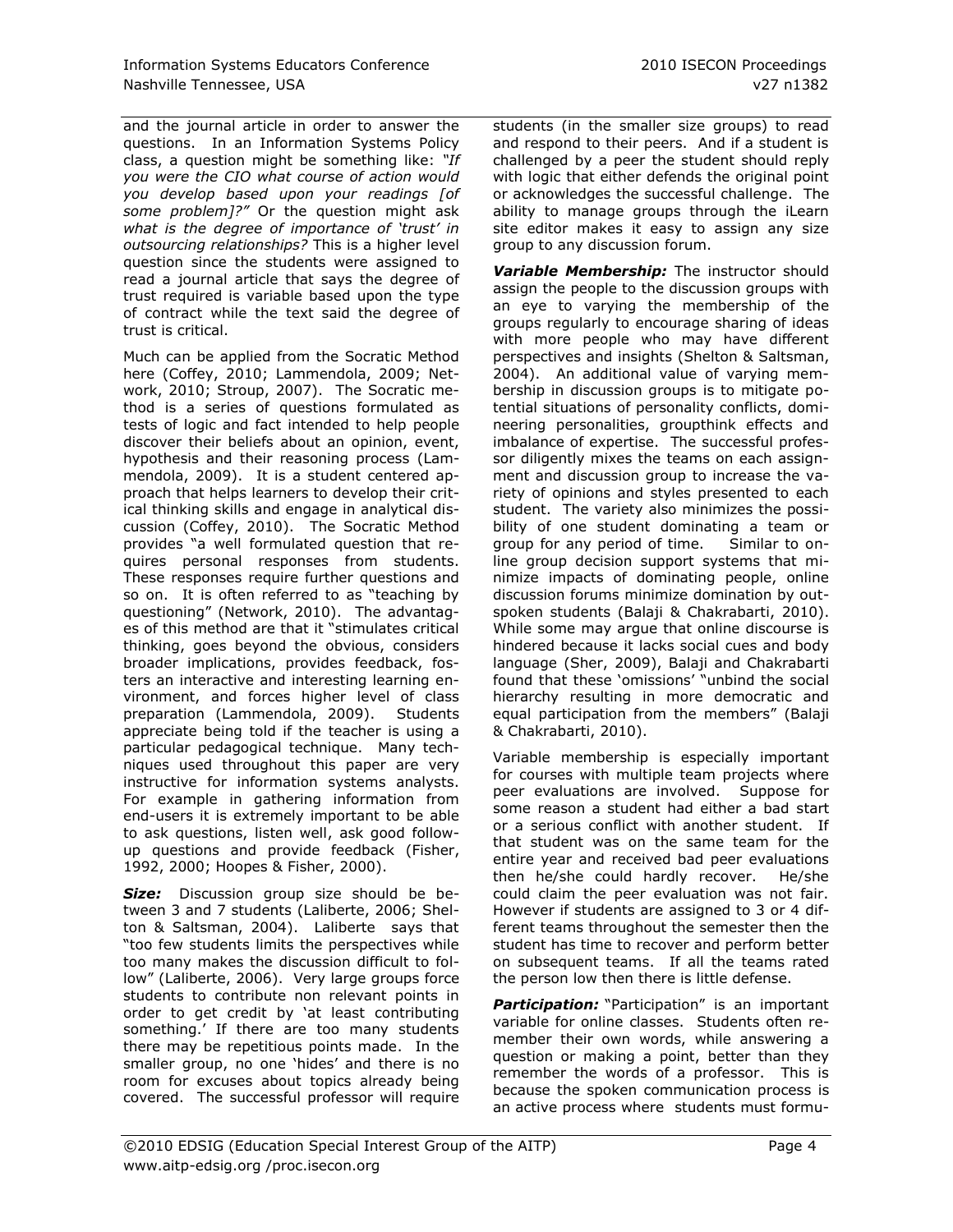late a thought, translate that thought into meaningful sentences, write it in front of everyone, receive feedback, reflect upon it, and then plan the next venture into the online discussion. In information systems the systems analyst is taught to interview, listen and participate with end users, programmers and management (Fisher, 1992).

There are several ways to improve the participation in a classroom (Akin & Neal, 2007; Balaji & Chakrabarti, 2010; Berge, 1995; Tou, 2003). Tou noted that simple actions can improve participation. A technique is to pose questions to pairs of students. This dyadic discussion meets the interaction requirement as long as the question is significant enough to require the students to think and reason (Tou, 2003). It is recommended that the question relate different parts of the material to either the whole picture or at least to other parts of the class.

Confusion, anxiety, apprehension about writing and phrasing and concern about discussion grading have contributed to negative participation (Balaji & Chakrabarti, 2010). Thus the teacher should provide detail syllabi, explicit instructions concerning expectations of requirements, assessment criteria, purpose of techniques and content, extensive coaching feedback, teaching with explanations and examples of learning methods such as critical thinking, and provide high emphasis on the teams, groups and forums. iLearn provides facilities for syllabus, announcements, lessons, resources, drop boxes to hand-in assignments and assessment.

Style can be varied a lot throughout the semester to keep the material interesting and to accommodate a wide variety of learning styles among the class. Techniques to vary the style include changing the members and sizes of groups week to week; using dyadic pairs (Berge, 1995), using debates (Berge, 1995), and require peer evaluations (Akin & Neal, 2007). Any creative variation to help make the session new and more exciting improves participation.

# **3. ASSESSMENT AND FEEDBACK**

# **Assessment**

Although online education has exploded in the last 5 years there has been relatively little written about the criteria to both guide students in participation in online discussions and to assist the teacher in discussion evaluation. Without the guidance, students tend to make

comments that "contain unrelated anecdotes, brief agree/disagree statements, or are completely off topic" (Uzuner, 2007). Balaji found that "assessment in online environment significantly influenced the student's interactions" (Balaji & Chakrabarti, 2010). Evaluation rubrics positively influence meaningful discourse (Gilbert & Dabbagh, 2005). A good place to start is to identify low-medium-high categories of contributions.

Mercer identified 3 mutually exclusive categories of comments made by students in discussions. In the first category, the student simply challenges another student but the challenge is devoid of justification with no new information. In the second category students add to the discussion by continuing the previous speaker's utterance but without explicit commentary about the prior contribution. The third and highest category is where hypotheses are proposed, objections raised with justification and new relevant information is offered (Mercer, 1995).

Students should be required to contribute substantively a certain number of times (Berge, 1995). It is important to inform students as to the participation requirements and indicate how the discussion is graded. It has been known that specific and difficult goals improve performance more than vague and easy goals (Locke, Shaw, Saari, & Latham, 1981).

The grading rubric "motivates students to participate and provides for equity in grading of group work" (Shelton & Saltsman, 2004). Without the specific rubric students may feel that they are contributing much to the conversation but perhaps they are not meeting the professor"s expectations. This leads to confusion and questions about the grading after the fact. Teachers may fall into the trap of rewarding 'A' while hoping for 'B' if they are not specific prior to the discussion (Kerr, 1975).

The Appendix contains an excerpt of a syllabus that covers a grading scale.

#### **Feedback**

Feedback should always be a significant part of the learning process (Akin & Neal, 2007; Anderson, 2004; Schweizer, Whipp, & Hayslett, 2002; Taylor, Fisher, & Ilgen, 1984; Tou, 2003). Anderson (2004) found that feedback is an important part of the learning process and influences the approach to learning. Some types of feedback work much better than other types of feedback. Factors that lead to posi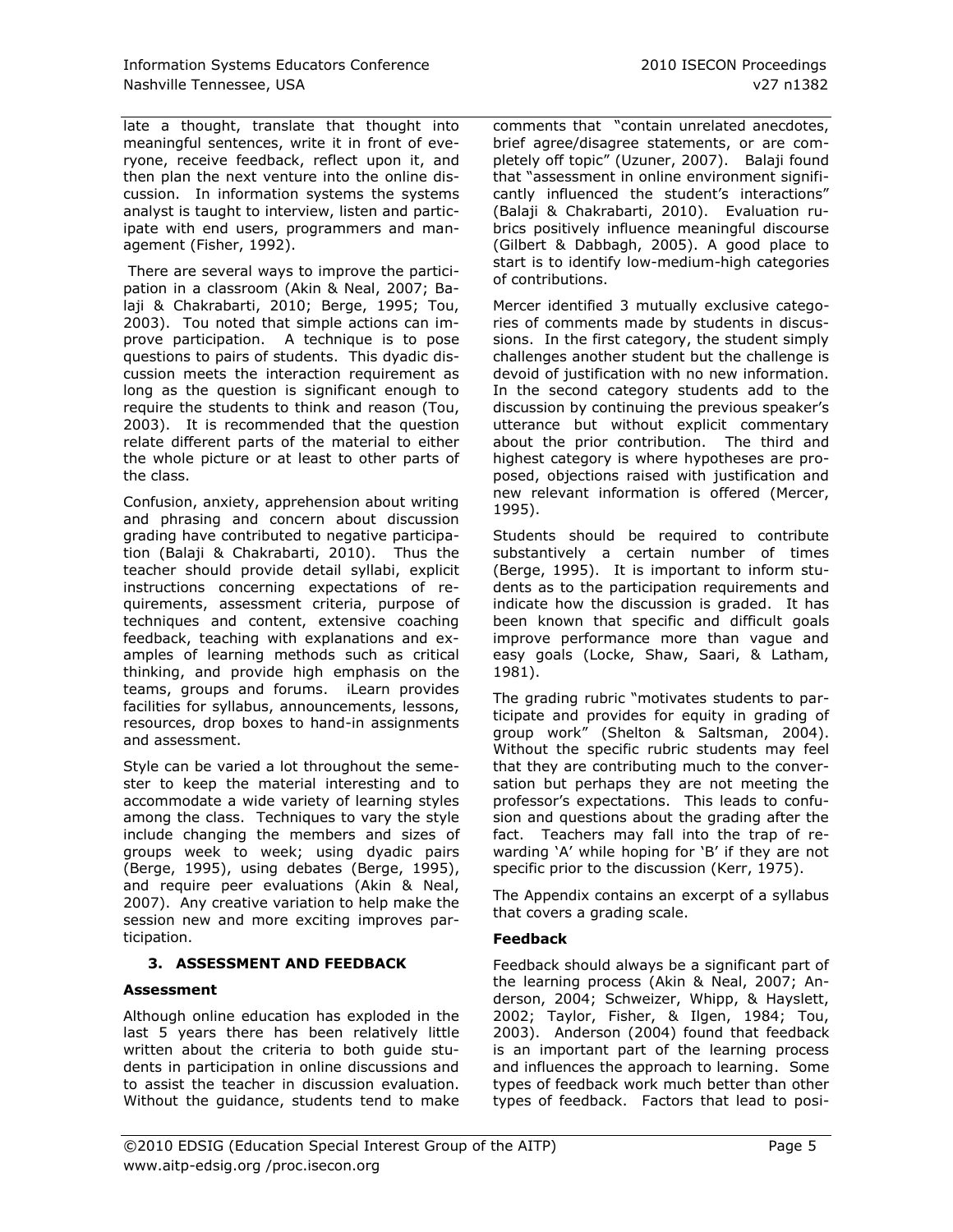tive use of feedback is that it is specific, timely, coaching in nature, and from a trusted source (Taylor et al., 1984). For example avoid generalities or platitudes such as "that"s right." Instead, pose questions that stretch the imagination and thought processes of the students on that subject. Try to avoid letting the student go for several days without feedback as they are forming opinions and judgments that effect their work and learning all the time. The nature of coaching is that it provides help and guidance regularly rather than simply administering a grade or "right or wrong" answer. Coaching and feedback that demonstrates teacher involvement with the work performed by the student significantly enhance trust. In online courses, students expect and need more feedback (Shelton & Saltsman, 2004); but may get less. In online classes, increased communication is required (Shelton & Saltsman, 2004; White, 2000). Of all the factors mentioned in this paper, the comprehensive and personalized feedback given to the students realized the most positive comments back to me. Students said things like, "Wow, I never thought of that," "You, [me] give more feedback than all my other teachers put together, thank you," "we went deeper in this course than any other college course I ever had," and others.

#### **4. LIMITATIONS AND FUTURE RE-SEARCH**

This paper aimed to stress the importance of specific techniques for online teaching. Those techniques have been successfully used in practice for the past seven years. This paper shows that research literature supports the use of those techniques but there is no attempt to prove their value. Combinations of positive student evaluations, student comments and separate notes have been received attesting to positive views of the students. While this paper would be enhanced by a discussion of those points it was held back due to space limitations. There is a lot of room for study of the efficacy of the techniques. One possibility is to solicit volunteer teachers who may have had poor results or difficulties with online classes and coach them on the techniques; Then prepare a summary report of the previous class evaluations compared to new evaluations would be interesting.

Since there are several online teaching software packages available it would be very helpful to perform an in-depth analysis of several systems and report the results in a table.

A key limitation of this paper is that it does not cover programming courses. A next attempt at a paper should be to walk through these techniques while conducting a programming course. The "feeling" is that programming courses may need more directive one-way communication than a design or data quality course. However students may always be asked to express why they chose a certain technique or when presented multiple techniques to give verbal evaluations. Perhaps I will be able to teach a programming course soon or hopefully one of my readers will do so and close this open question.

#### **5. SUMMARY**

Significant effort is required in teaching in order to ensure that the students are stretched technically and imaginatively. Course outlines are modified to keep up to date with current literature. The developing of imaginative devil"s advocate questions that entice the students to integrate journal articles with textbook concepts is paramount in importance. The discussion questions that are posted for the students to answer require them to read, study and integrate material from multiple sources in order to answer the questions. The students are asked to respond to the professor"s questions and to respond multiple times to their peers' answers. The announced grading rubrics support keeping the students on track leading to fruitful discussions. Once the questions are debated and answered it is critical to provide extensive, significant, timely and personal "value-add" feedback. This is time consuming as it is necessary that the feedback clearly communicates the strengths and weaknesses of the students' contributions to the discussion(s), projects or other assignments. The average amount of feedback provided per student per week is approximately 1 to 2 pages singled spaced. Even students who have earned the highest marks receive at least a page of feedback per week. Students have responded positively to this type of feedback.

The successful professor distributes comprehensive course syllabi on the first day of classes. Also, the syllabus and most of the course materials are available via the iLearn web page. The role of student and teacher are clearly stated. The most effective learning results from student involvement in critical thinking and discussion as well as through weekly homework assignments. Careful and timely reading and study as well as completion of all written assignments by the expected dates are critical to success in this course.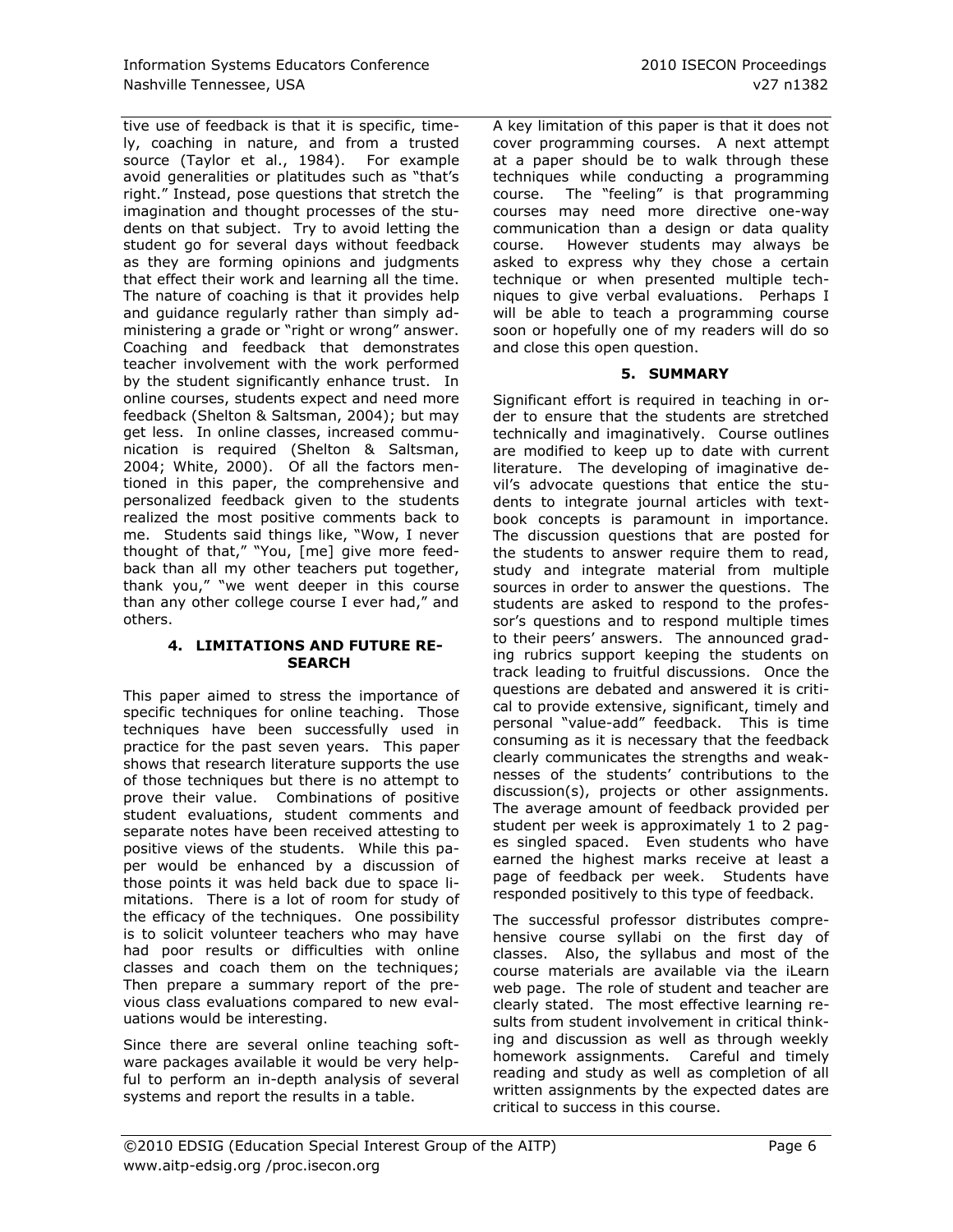Finally, 'compensatory grading' grading is used -- the students are given many avenues to score points. No one test and no one homework can bring them down. There is room to recover and bring their grades up. There is always hope.

#### **6. CONCLUSION**

Certain instructional techniques enhance the opportunity for successful learning (Berge, 1995). Many of these same techniques are very instructive for information systems analysts. For example in gathering information from end-users it is extremely important to be able to ask questions, listen well, ask good follow-up questions and provide feedback (Fisher, 1992, 2000; Hoopes & Fisher, 2000). Application of the Socratic Method can boost the information analysts' ability to reach understanding of user requirements especially when the user isn"t certain of them either. The Socratic Method will actually help the user recognize his/her own requirements. Through explanations of policies for setting and establishing groups the professor can draw significant analogies between online learning and group decision support systems. The teacher may find that a comparison between online classes and telecommuting make both concepts much clearer. The pros and cons of each become more real. Finally an experience of using an online information system such as iLearn can help alert the student to the importance of human factors in systems that are provided to users.

# **7. REFERENCES**

- Akin, L., & Neal, D. (2007). CREST+ Model: Writing Effective Online Discussion Questions. *Journal of Online Learning and Teaching, 3*(2), 1-12.
- Anderson, T. (Ed.). (2004). *Towards a theory of online learning*: Athabasca university Press.
- Balaji, M. S., & Chakrabarti, D. (2010). Student Interactions in Online Discussion Forum: Empirical Research from "Media Richness Theory" Perspective. *Journal of Interactive Online Learning, 9*(1), 1-22.
- Berge, Z. L. (1995). Facilitating Computer Conferencing: Recommendations From the Field. *Educational Technology 35*(1), 22- 30.
- Coffey, H. (2010). Socratic Method. Retrieved June 8, 2010, from

[www.learnnc.org/lp/pages/4994?style=prin](http://www.learnnc.org/lp/pages/4994?style=print) [t](http://www.learnnc.org/lp/pages/4994?style=print)

- Ewens, W. (Ed.). (1989). *Teaching using discussion*. Madison, WI: Magna Publications Inc.
- Fisher, C. W. (1992). *An Empirically-Based Model for Enhancing the Development and Retention of Listening Skills in Information Systems College Students.* Paper presented at the International Association of Information Management (IAIM), Dallas, TX.
- Fisher, C. W. (2000). *An Empirically Based Technique for Improving Communication Skills of Systems Analysts.* Paper presented at the Information Systems Educators Conference (ISECON), , Philadelphia, PA.
- Fleming, D. L. (2008). Using Best Practices In Online Discussion And Assessment to Enhance Collaborative Learning. *College Teaching Methods & Styles Journal, 4*(10),  $21 - 40.$
- Gilbert, P. K., & Dabbagh, N. (2005). How to structure online discussions for meaningful discourse: A case study. *British Journal of Educational Technology, 36*(5).
- Hoopes, J. E., & Fisher, C. W. (2000). *Assessment of a Systems Analysis Methods Course in a Small Liberal Arts College.* Paper presented at the Information Systems Educators Conference (ISECON), Philadelphia, PA.
- Kelly, R. (2009, March 3). Four Ways to Improve Online Discussion Forums. *Asynchronous Learning and Trends, Online Education* Retrieved June 9, 2010, from [http://www.faculty.focus.com/articles/asyn](http://www.faculty.focus.com/articles/asynchronoous-learning-and-trends/four-ways-to-improve-online-discussion-forums) [chronoous-learning-and-trends/four-ways](http://www.faculty.focus.com/articles/asynchronoous-learning-and-trends/four-ways-to-improve-online-discussion-forums)[to-improve-online-discussion-forums](http://www.faculty.focus.com/articles/asynchronoous-learning-and-trends/four-ways-to-improve-online-discussion-forums)
- Kerr, S. (1975). On the folly of rewarding A while hoping for B. *Academy of Management journal, 18*(4), 769 - 783.
- Laliberte, M. D. (2006). Improving the Use of Discussion Boards. Retrieved June 6, 2010, from http://www.wpi.edu/Academics/ATC/Collab oratory/Idea/boards.html
- Lammendola, J. M. (2009). Teaching by Asking Directed Questions Instead of by Lecturing. Temple university.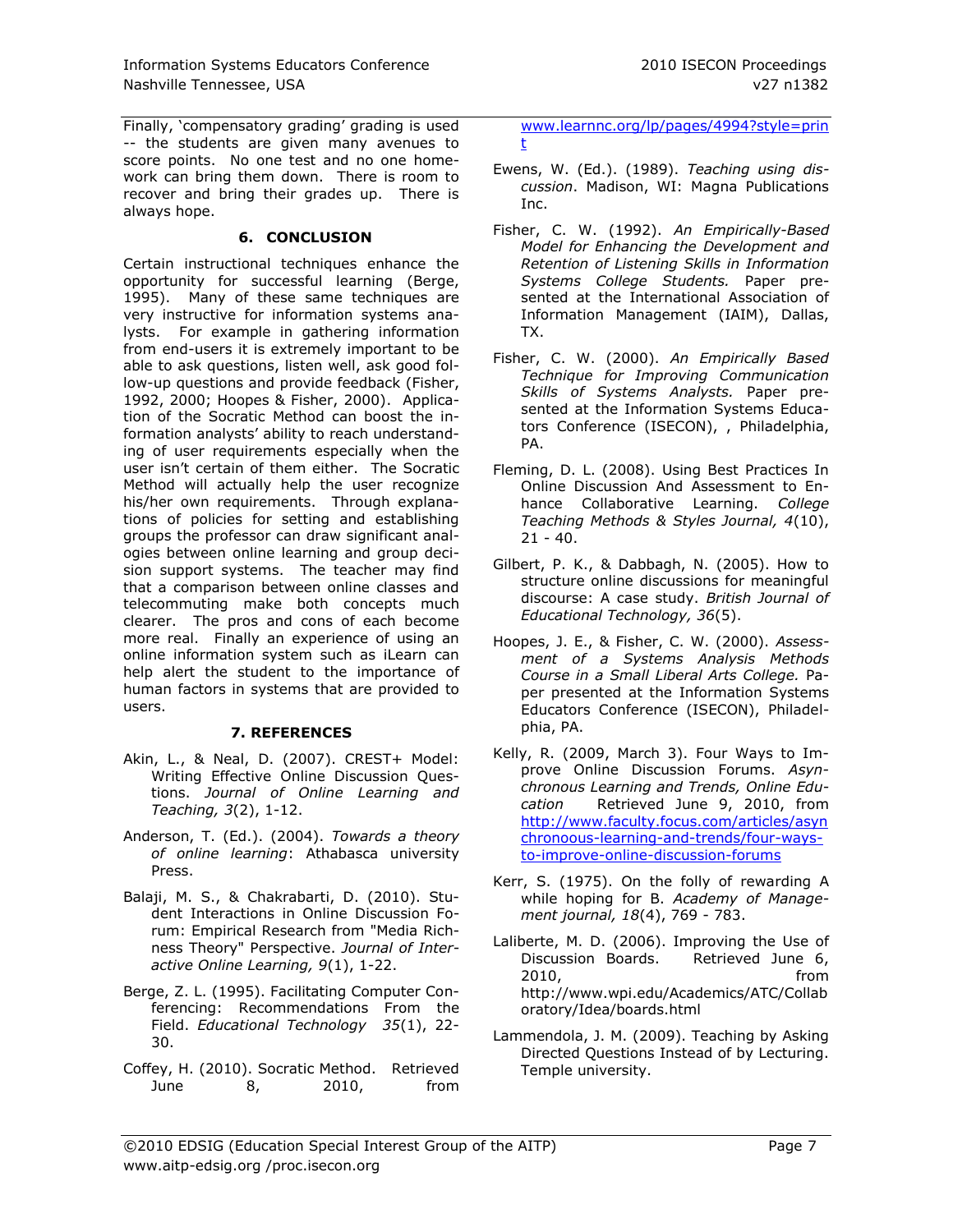- Locke, E. A., Shaw, K. N., Saari, L. M., & Latham, G. P. (1981). Goal Setting and Task Performance. *Psychological Bulletin, 90*, 125-152.
- Lord, T., & Baviskar, S. (2007). Moving students from information recitation to information understanding. *Journal of College Science Teaching, 36*(5), 40- 44.
- McGonigal, K. (2005). Using Class Discussion to Meet Your Teaching Goals. *Speaking of Teaching, Center for Teaching and Learning, Stanford university, 15*(1).
- Mercer, N. (1995). *The guided construction of knowledge: Talk amongst teachers and learners*. Tonawanda, NY: Multilingual matters Ltd.
- Network, I. O. (2010). Socratic Dialogue. Retrieved June 8, 2010, from trieved June 8, 2010, from [http://www.ion.uillinois.edu/resources/otai](http://www.ion.uillinois.edu/resources/otai/Socratic.asp) [/Socratic.asp](http://www.ion.uillinois.edu/resources/otai/Socratic.asp)
- Schweizer, H., Whipp, J., & Hayslett, C. (2002). Quality Control in Online courses: Using a Social Constructivist Framework. *Computers in the Schools, 19*(3), 143-158.
- Shelton, K., & Saltsman, G. (2004). Tips and Tricks for Teaching Online: How to Teach like a Pro! *International Journal of Instructional Technology & Distance Learning, 1*  (10).
- Sher, A. (2009). Assessing the relationship of student-instructor and student-student interaction to student learning and satisfaction in Web-based Online Learning Environment. *Journal of Interactive Online Learning, 8*(2), 102-120.
- Stroup, J. (2007). The Socratic method as a tool both for teaching and learning.
- Taylor, M. S., Fisher, C. D., & Ilgen, D. R. (1984). Individual's Reactions to Performance Feedback in Organizations: A Control Theory Perspective. *Research in Personnel and Human Resources Management, 2*.
- Tou, N. H. (2003). Increasing Student Participation: A Classroom Experiment. *CDTL Briefs, 6*(10), 1-3.
- Uzuner, S. (2007). Educationally Valuable Talk: A New Concept for Determining the Quality of Online conversations. *Journal of Online Learning and Teaching, 3*(4), 1-11.
- Weimer, M. (Ed.). (1989). *Research summary: Professors part of the Problem?* Madison, WI: Magna Publications, Inc.
- White, K. (Ed.). (2000). *Face to face in the online classroom*. Needham Heights, MA: Allyn and Bacon.